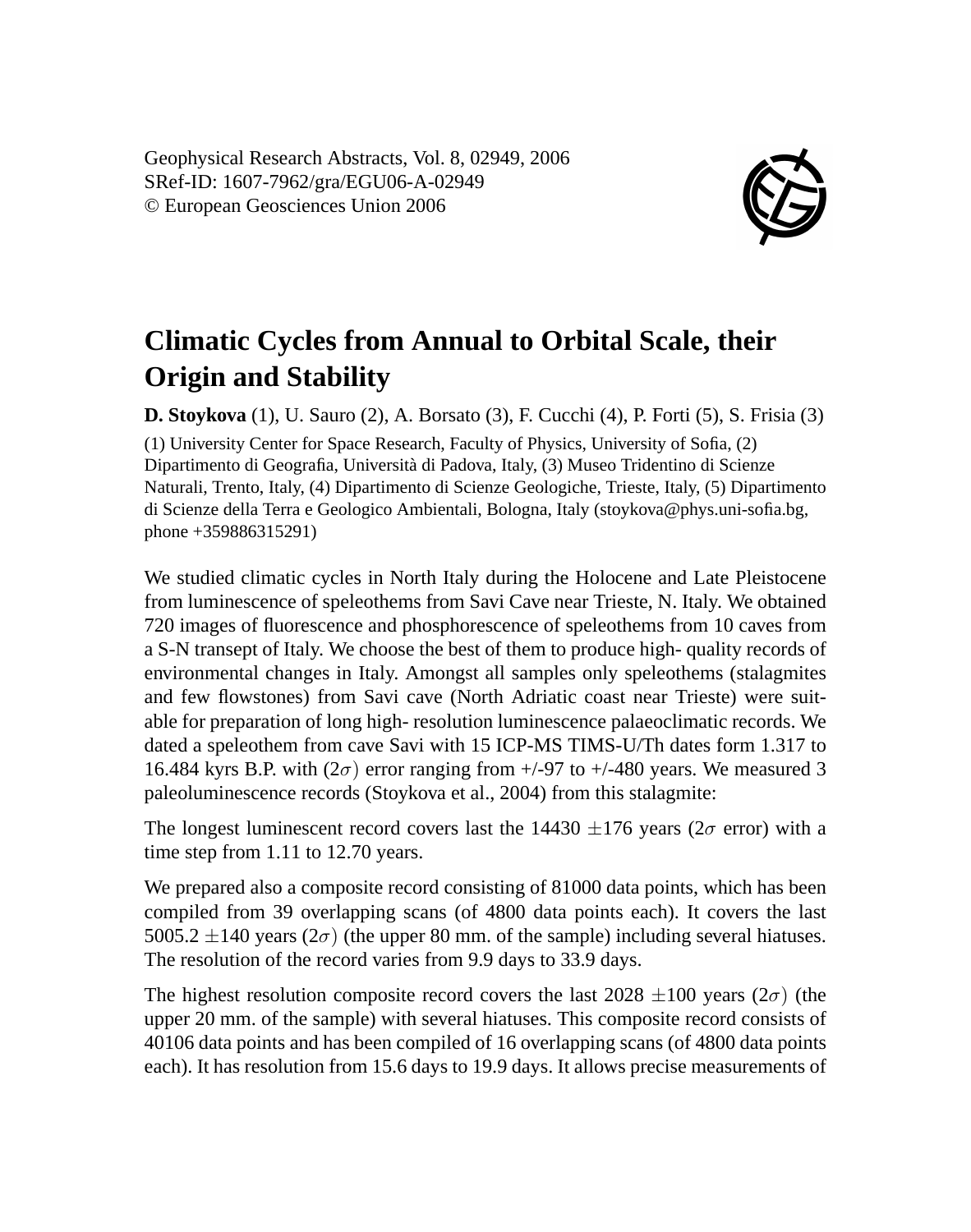the annual growth rate of the speleothem. It varies from 2.2 to  $45.4 \pm 0.5$  microns/year from its mean value of 6.36 microns/year. Obtained record covers 2028 years taking into account hiatuses in the record. This record represents mainly the annual rainfall at the cave site.

We used the special real- space periodogramme analysis algorithm described in Shopov et al. (2002) to calculate the intensity of the cycles of the annual precipitation at the cave site. Resulting periodogramme demonstrates that the strongest cycles of the annual rainfall in the region of Trieste, Italy are with duration of about 300 and 55 years. Precipitation cycle with duration of 300 years has been detected by other authors as well but its origin is still unclear. We studied variations of the length of these cycles with time by evolutive power spectral analysis.

We used the same digital analysis to calculate the intensity of the cycles of the speleothem luminescence (representing cycles of solar radiation or air temperature). Obtained power spectra demonstrate that the strongest cycles of the soil temperature in the region of Trieste, Italy are with duration of about 11, 22 and 70 years. These are well known solar cycles, which drive temperature changes in some climatic regions. We studied variations of the length of these cycles with time by evolutive power spectral analysis.

We measured a luminescent speleothem record from Jewel Cave, South Dakota, US. It is still the only available experimental solar insolation proxy record with sufficiently long duration to reproduce the orbital variations. This record covers 89300- 138600 yrs B.P. with high resolution (34 years) and precision of measurements better than 1%. It reveals determination of millennial and century cycles in the record. The record has been dated by 6 TIMS U/Th dates with 2 sigma error of 0.8- 5.5 kyrs. This record exhibits a very rapid increasing in solar insolation at 139 kyrs +/- 5.5 kyrs (2 sigma error) responsible for the termination II. This increasing is preceding the one suggested by the Orbital theory with about 10 kyrs and is due to the most powerful cycle of the solar luminosity with duration of 11,5 kyrs superposed on the orbital variations curve. The Devils Hole 18- O record suggests that termination II happened at 140 +/- 3 kyrs. It follows precisely the shape of our experimental solar insolation record. So the Devils Hole record suggests, that the well known splitting and shifting of the glaciations relatively to the theoretical orbital variations curves appear to be result of solar luminosity variations

We measured also a luminescent solar insolation proxy record in a speleothem from Duhlata cave, Bulgaria. This record covers last 250 000 yrs with resolution 251- 445 years. It is dated by 4 TIMS U/Th dates and coinsides with the JC11 record in the frames of the dating error. This confirms, that both these records, from two sites 10